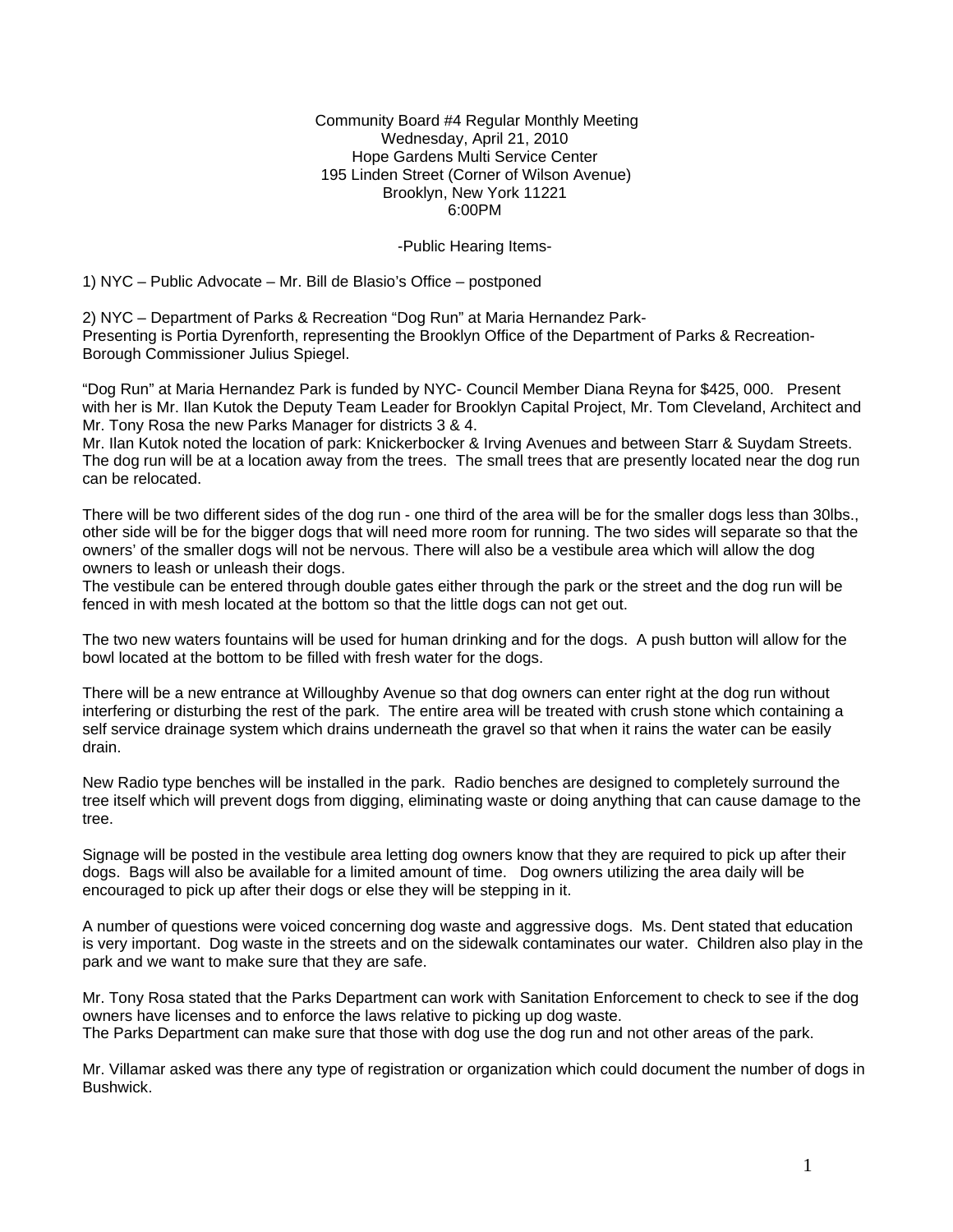Mr. Rosa stated that he has 4 dogs and he registers them every year with the Department of Health for a \$25.00 fee. They also get rabies shot once a year, however, as an agency the Parks Department is not prepared to enforce that law because it is not in their jurisdiction.

The construction cost for the dog run is \$425,000 and will not cause the entire park to be closed-only the affected area. The construction timeline is approximately 6-8 months; a fence will be built around the affected areas.

3) Request to Co-name Harman Street from Knickerbocker to Irving Avenue in Honor of Nilsa Roman Ms. Nilsa Roman's sister Ms. Betsy Soto-Roman, oldest daughter, Ms. Loraine Rios and other various speakers spoke in behalf of Ms. Nilsa Roman. Many might have known Nilsa Roman as a loud out spoken woman who was everywhere stated her daughter. Ms. Nilsa Roman was a community advocate, dedicated volunteer and a family worker. Though Nilsa Roman did not run for any public office, she felt that her job was to listen and help others anyway that she could.

She walked the streets in order to get signatures, participated in parades, and worked in soup kitchens.

Ms. Roman died from cancer and it is also their mission to tell Ms. Roman's story in order to help others stated her sister. Their message is to encourage minority groups to participate in screenings; early detection has the best survival rate and demand quality care from physicians.

Allison Frost a representative of Assemblyman Vito Lopez read a letter from the Assemblyman in support of the co-naming of Harman Street in memory of Nilsa Roman. The Assemblyman knew her for over 20 years as a parent leader, community advocate, president of the parent teachers association of PS 86 and president of Harman Street Block Association for 15 years. The Assemblyman referred to Ms. Nilsa Roman as a "go getter" someone who gets things done.

Abby Bello representing NYC-Councilmember Erik Dilan stated that the Council Member also sends his support in co-naming Harman Street. Mr. Bello remembers how Ms. Roman was always at the office representing the children and asking so many questions that he would identify her as the "Mayor of Bushwick".

Ms. Dent mentioned that she was unaware of the death of Ms. Roman. However, she remembers her as wonderful woman who cared about the children and people in general, a people person who always made you laugh. Ms. Dent stated that Ms. Nilsa Roman was highly respected and she will be greatly missed.

District Manager noted that the board's protocol was followed in regards to the request of co-naming Harman Street in honor of the life of Ms. Nilsa Roman. On April 15, 2010 the family appeared before the Civic and Religious Committee and presented a petition in support of the co-naming of Harman Street. The committee will present its recommendation at the allotted time.

The Public Hearing portion of the meeting was then closed.

The Chairperson thanked New York Police Department finest for being present at the meeting. She acknowledged Sergeant Duffy and PO Laporte.

Ms. Julie Dent welcomed all in attendance to the Community Board #4's Wednesday, April 21, 2010 Community Board meeting.

The Chairperson then asked the District Manager, Ms. Nadine Whitted call the first roll.

**Roll Call:** 33 members present constituting a quorum.

The Chairperson asked for the acceptance of the agenda with any necessary corrections. The agenda was accepted by Ms. Saundria Simmons and second by Mr. Cyril Joseph. All members present were in favor.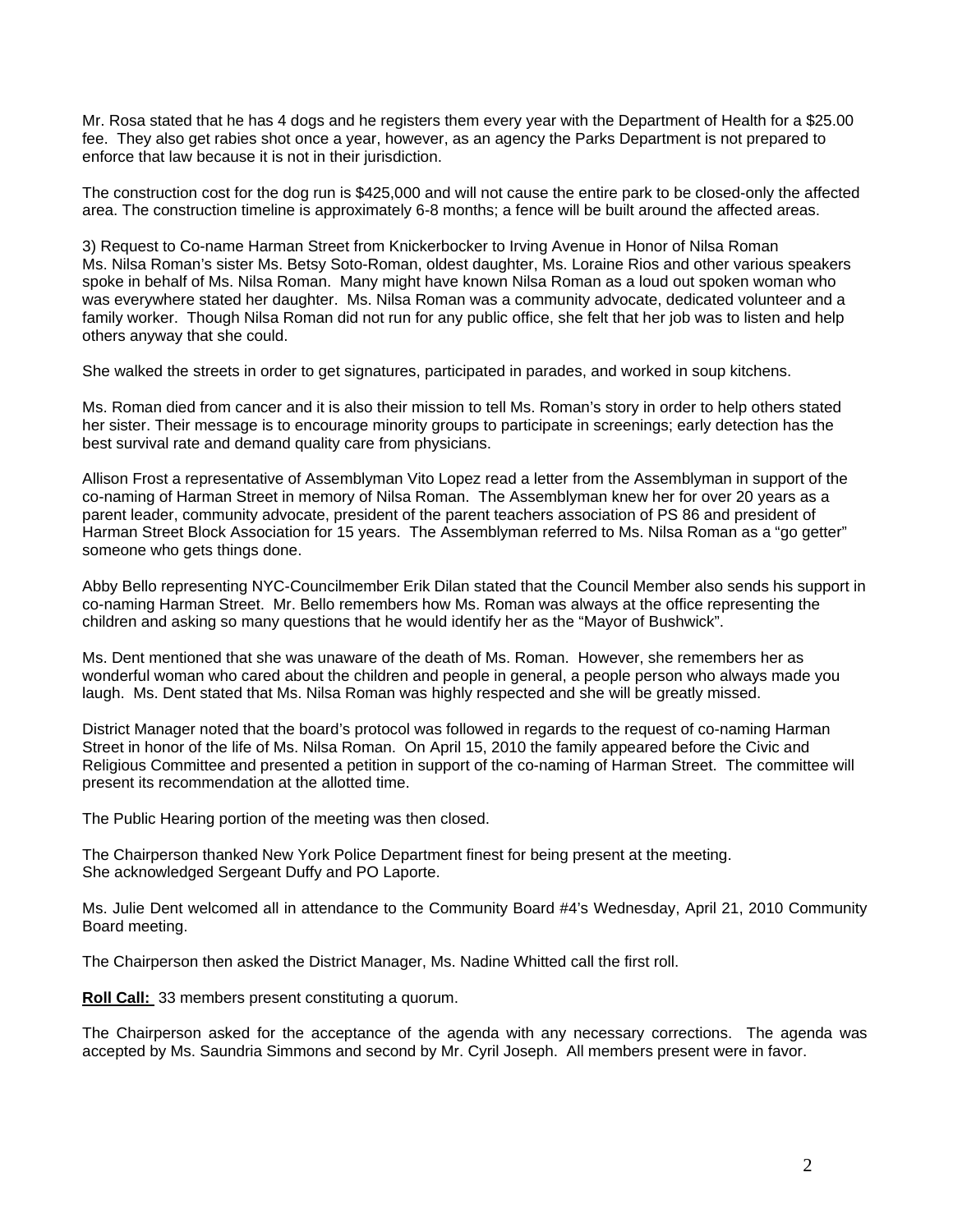The Chairperson asked for the acceptance of the previous month's minutes with any necessary corrections. The previous month's minutes was accepted by Ms. Martha Brown and second by Mr. Freddie Fowler. All members present were in favor.

## **Chairperson's Report:**

In acknowledgement and appreciation of "Administrative Assistant/Secretarial" Day the Chairperson and the District Manager presented staff members Willie Morales and Sharon Fludd - Community Associates of Community Board #4 with flowers on behalf of them board members.

The Chairperson then asked that the Elected Officials and/or their representatives to introduce themselves and give out their respective telephone numbers.

- 1) Alejandro Echeverri Councilmember Diana Reyna, 217 Havemeyer Street, 718-963-3141
- 2) Johnny Joyner Senator Martin Dilan, 786 Knickerbocker Ave., 718-573-1726
- 3) Rafael L. Espinal Councilmember Erik Martin Dilan, 387 Arlington Avenue, 718-642-8664
- 4) Abby Bello Councilman Erik Martin Dilan, 387 Arlington Avenue, 718-642-8664
- 5) Karen Cherry Congressman Ed Towns, 107-04 Flatlands Ave. Office, 718-272-1175, Cell #: 718-309- 9755
- 6) Allison Frost Assemblyman Vito Lopez, 434 South 5<sup>th</sup> Street, 718-963-7029
- 7) Maritza Davila Female District Leader, 53rd Assembly District, Director at RBSCC 217 Wyckoff Avenue 718-366-3800

Ms. Dent acknowledged Matt Conner from the FDNY.

The Commissioners of Elections in the City of New York selected the Elections Systems & Software Inc., (ES&S) DS200 Scanner and the Auto MARK Ballot Marking Device as the new poll site voting system to be used in New York City beginning in the fall of 2010. The old voting machines are now obsolete and will not be used any longer.

Voters must now be trained and ready to use the new system as soon as possible. At the Wednesday, May 19, 2010 meeting of CB#4 there will be a demonstration on how to use the new system. The Board of Elections will begin a demonstration campaign starting in the month of May. Community Based Organizations, Churches, Civic Organizations and the like are encouraged to make arrangements to have the Board of Elections come to their site with their training vehicle.

During the month of July the 83<sup>rd</sup> Precinct Community Council will sponsor the training vehicle to be set up in the parking lot on Bleecker Street.

Anyone or organization wishing to schedule a training demonstration should contact: Ms. Valerie Vazquez at the Board of Elections Office of Communication at (212)487-5401 or by calling 866-VOTE-NYC (866-868-3692)

On Monday, April 19, 2010 a Rally was called by a host of elected officials concerning the Mayor's plan to close FDNY Engine Company 271 located at 392 Himrod Street. All those speaking noted how the communities both in the boroughs of Brooklyn and Queens can not afford to revert back to an era of fires. Life saving agencies should never receive cuts. With Wyckoff Heights Hospital in near proximity of the fire station closing of the fire station could reflect in the lost of lives. All were encouraged to write to the Mayor Bloomberg and to their Elected **Officials** 

On Tuesday, April 20, 2010 the newly appointed Charter Revision Commission hosted its first public hearing in the borough of Brooklyn at St. Francis College located at 180 Remsen Street.

Other public hearings are promised to be held in the future in Brooklyn. It is the hope of the Chairperson and the District Manager that members of the board as well as the public be present so that their testimony could be heard.

The Community Board is needed in the community. The District Manager and her staff work hard and diligently for our community and they understand the needs. Others city offices/agencies who may be affected by the Charter Revision Commission findings include the Office of the Public Advocate currently hold by the Hon. Bill DeBlasio. The office of the Borough Presidents our Brooklyn President is the Honorable Marty Markowitz. The Chairperson continues to encourage all to attend hearings and write letters to the Mayor, Elected Officials, and others.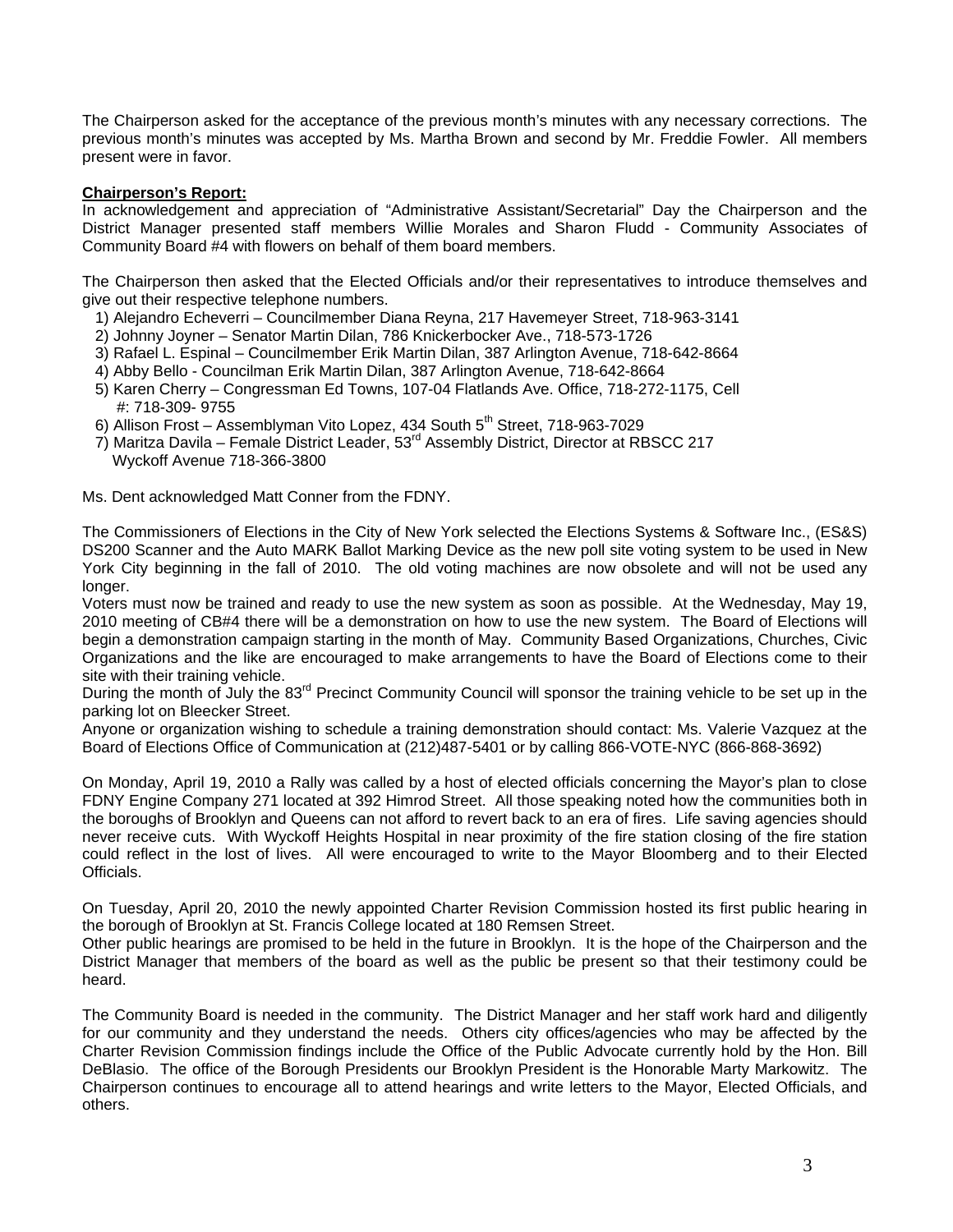The Elections of Officers for Community Board #4 will be held during the month of June.

In preparation for the new "Arts and Culture" committee a description will also be prepared so that it could be added to the standing committees.

In July the City plans to displace 2000 children. This will cause the closing of 16 City run Day Care Centers totaling 31 classes. The plan to close these centers will lead to the permanent lost of child care student slots in low income neighborhoods at a time of great need.

Ms. Dent also noted that the Summer Youth Employment applications are now available online.

## **District Managers Report:**

The District Manager attended several meetings this month.

April 2: meeting hosted at Council Member Reyna's Office concerning baseball organization

April 7: Executive Committee Meeting

April 12: City Limits Publication at Borough Hall

April 13: Public Safety Committee Meeting

April 14: Economic Development Committee Meeting

April 15: Joint meeting of the Civic & Religious and the Youth & Education Committees

April 19: Press Conference regarding the closing of FDNY-Engine Company 271 located at 392 Himrod Street April 20: 83<sup>rd</sup> Pct. Community Council Meeting

April 20: Brooklyn Carter Revision Commission hearing. This hearing was the first of a number of meetings that the CR Commission will hold in Brooklyn this year. The board would like to show that they are active in local government and that they will fight to preserve and strengthen community board's roles in the structure of government in New York City.

The District Manager asked that the petitions that were given out at last month's meeting be returned to her as soon as possible. The petitions speak of the need to bring the Charter Revision Commission meetings closer to the Bushwick community or at a time when more people will be able to attend. The petition states that the proposed revision must be broken down. A question that we do not want to see on the Ballard is: Do you think the NYC Charter should be changed? A question such as that asks for a yes or no answer. We want questions that are concise and precise on the ballot. The voters who are our neighbors need to understand what this is all about and the board will need to help them. The Board will inform the public about upcoming meetings.

Community Board #4 Move: Please call Elected Officials to see if there is anything they can do to move forward. The present Community Board's office is in unprofessional conditions, boxes are packed and tiles are falling from the ceiling.

The current holdup is the building's C of O which is for welfare center. Although the mayor's office wrote a letter dated August 2008 for a zoning override approval for the Community Board's office move the board was told that a permit still must be filed by the building's operator. The 1420 Bushwick Avenue building is a city owned building and an architect is now needed which will cost a lot of money. The Community Board has been trying to move for the past 4 years.

Census Update- As of today, our community district is not doing the best job with respect to the census. Recent data reveals that we are at the same level for census returns today as we were the year 2000 on the very same day. Everyone is asked to help their neighbor fill out the Census form and mailed in.

The Municipal Art Society of NYC has a program called Livable Neighborhoods designed to provide communities with the resources needed to transform local vision into effective plans. Its components are a resource guide on a variety of planning topics relevant to city neighborhoods. A series of training workshops and an on-going webbased "practitioners network" is designed to facilitate an exchange of information and ideas among people who are enrolled in the program. Meetings are held on Saturdays. For more information and registration contact Sideya Sherman at [ssherman@mas.org](mailto:ssherman@mas.org) or call (212) 938-3960x1259.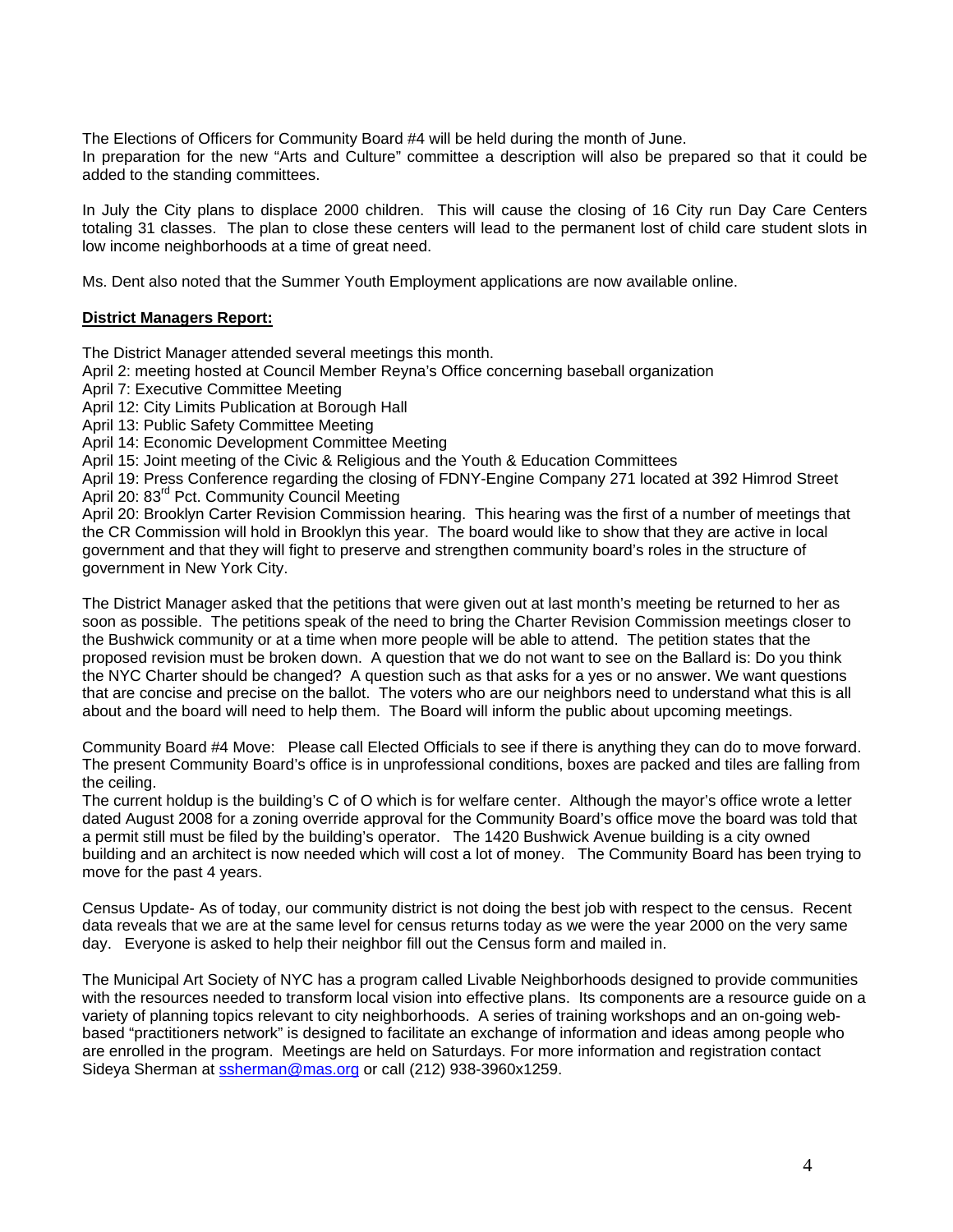Borough President Marty Markowitz will host the 9<sup>th</sup> Annual Assembly of the Federation of Brooklyn Block Associations on Thursday, April 22, 2010 at Brooklyn Borough Hall from 5"30pm to 8:30pm. Discounts offers will be available for your block party or family day.

April 29, 2010: Workshop will be presented on Sexual Predators. This workshop will be held at the Bedford Stuyvesant Restoration located at 1368 Fulton Street at 6pm. Information will be provided on the Sex Offenders Registration Act and how to look up sex offenders in your neighborhood.

Asian Long Beetle Eradication Program Treatment notification has been issued. The Davey Tree Expert Company will be treating trees with insecticide within the district. The treatment began on April 5, 2010 and will continue through June 19, 2010. The scope of the project is the treatment of approximately 31,395 trees. The work entails applying insecticide directly into the soil surrounding the trees or directly injecting the trucks of the trees in all residential areas, wood lot areas, commercial sites, schools, government facilities and parks. There will be no spraying of trees or any form of aerial or broadcast application. Notification and access to the residential sites will be coordinated by the USDA and/or Davey staff. All Davey tree technician staff will be in a Davey uniform and will be carrying identification. Any questions can be directed to the USDA at 1-866-265-0301.

## **Committee Reports:**

Joint meeting of the - Civic & Religious Committee, and Youth & Education Committee, chaired by Ms. Elvena Davis and Ms. Virgie Jones respectively. The meeting was held on Thursday, April 15, 2010, 6:00PM Ms. V. Jones – discussed the following: The 5<sup>th</sup> Annual Bushwick Parade scheduled for Thursday, June 10, 2010 on Brooklyn/Queens Day. The committee has 30 students' names from district schools. Letters will be mailed out to their parents officially inviting them to take part in the festivity. Registration forms are available for all CBO, churches, daycare centers and others to submit names of youths who have done well in their organization. The deadline to submit names is Monday, May 17, 2010. Next meeting will be held on Thursday, May 20, 2010.

Economic Development Committee, Mr. Odolph Wright – Chairperson: Meeting held April 14, 2010. The committee is working hard and need the support/input of others in their effort of bringing banks to the Bushwick community. Mr. Wright has spoken to Assemblyman Darryl Towns who is on the NYS Banking Committee regarding the matter. The committee will need a letter from the board, clergy and the CRC chairperson. We have many check cashing services in the district, however full service banks are needed.

The Chairperson added that letters concerning this item should be addressed to all of the district's State representatives including Assemblyman Vito Lopez and Senator Dilan so that they can work together with Assemblyman Darryl Towns. Maritza Davila stated that a Bank of America will be opening on Knickerbocker Avenue in the near future.

Parks & Recreation Committee, Austen Martinez – Chairperson**:** Meeting held Tuesday, April 6, 2010 at 6:15pm, 315 Wyckoff Avenue

## Items Discussed:

1. Portia Dyrenforth and Ilan Kutok of the Department of Parks and Recreation Construction Division spoke about the new state of the art Dog Run to be built at the Maria Hernandez Park.

2. Tony Rosa the new park manager for all the parks in Bushwick tackled questions from the baseball leagues representatives present at the meeting. By the time of the meeting Mr. Rosa was able to inspect 3 parks: Bushwick Playground, Hope Park and Knoll Park. Thomas Boyland Park is scheduled to be inspected soon in order to get ready for the 2010 baseball season.

3. Agreed schedules are as follows:

# **B.Q. Sports baseball Organization**

### Hope Park:

Tuesday and Wednesday 6:00pm to 8:00pm Saturday 8:00am to 8:00pm

 Thomas Boyland Park: Monday, Tuesday and Thursday 6:00pm to 8:00pm Sunday 8:00am to 8:00pm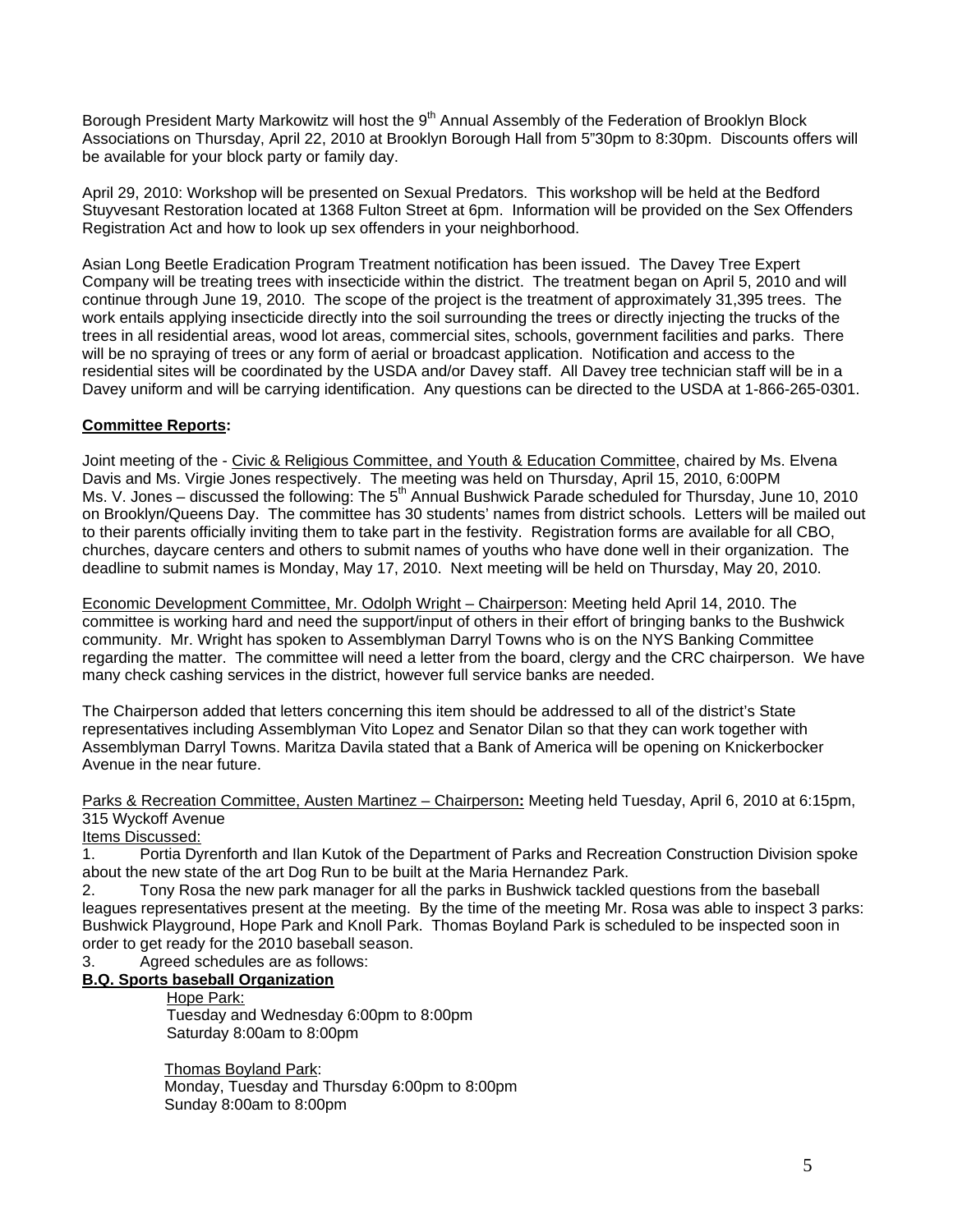## **Quebradillas Baseball Organization**:

Hope Park: Monday, Thursday and Friday 6:00pm to 8:00pm Sunday 8:00am to 8:00pm

 Thomas Boyland Park: Wednesday 6:00pm to 8:00pm Friday 6:00pm to 8:00pm Saturday 8:00am to 8:00pm

## • **Robert Clemente Baseball Little League & United baseball League**:

Knoll Park:

Tuesday through Friday 6:00pm to 8:00pm Saturday 8:00am to 8:00pm Sunday 3:00pm to 8:00pm

The Executive Committee of Community Board #4 requested that the following baseball organization be added in the schedules for playing time at Knoll Park.

• Aguadilla Baseball Organization: Knoll Park: Sunday 9:00am to 2:00pm Monday 6:00pm to 8:00pm

It is recommended that all organizations bring their permit to the park when in use. A sign will be posted stating which organization has use of the park and who is in charge at that particular time.

Mr. Tony Rosa will make sure that the permits are posted at site and he will forward a spreadsheet by month to month to the community board.

Public Safety Committee, Ms. Barbara Smith - Chairperson: Meeting held Tuesday, April 13, 2010 at 6:00pm, 83<sup>rd</sup> Precinct, 480 Knickerbocker Avenue

Items Discussed: NY State Liquor Licenses

As stated in the State Liquor license Book no establishment can sell or retail alcoholic beverages on Sunday between the hours of 4:00am to 12:00pm and any other day between the hours of 4:00am and 8:00am.

The Next Public Safety Committee meeting will be held May 11, 2010 at 6:00pm

#### Recommendations for approval by the Board members

Item #1: NYC – Department of Parks & Recreation Dog Run at Maria Hernandez Park The Motion was moved by Mr. Robert Camacho and second by Ms. Barbara Smith to Support the installation of the Dog Run at Maria Hernandez Park Members voted: **Yes –** 30; **No -** 1; **Abstentions** -4.

Item #2: As presented by the Civic and Religious Committee: The request to Co–Name Harman Street from Knickerbocker to Irving Avenues in honor of Ms. Nilsa Roman.

Motion was moved by Ms. Elvena Davis and second by Mr. Cyril Joseph.

**Yes** – 35 by Unanimous Proclamation: all members are in favor

Item #3: Acceptance for the Parks & Recreation Committee for the scheduling for the Baseball season as presented for the various organizations.

Motion was moved by Mr. Cyril Joseph and second by Ms. Martha Brown

As stated by Ms. Saundria Simmons the motion would include the changes discussed at tonight's (4/21/10) meeting.

**Yes** – 35, by unanimous proclamation: all members are in favor.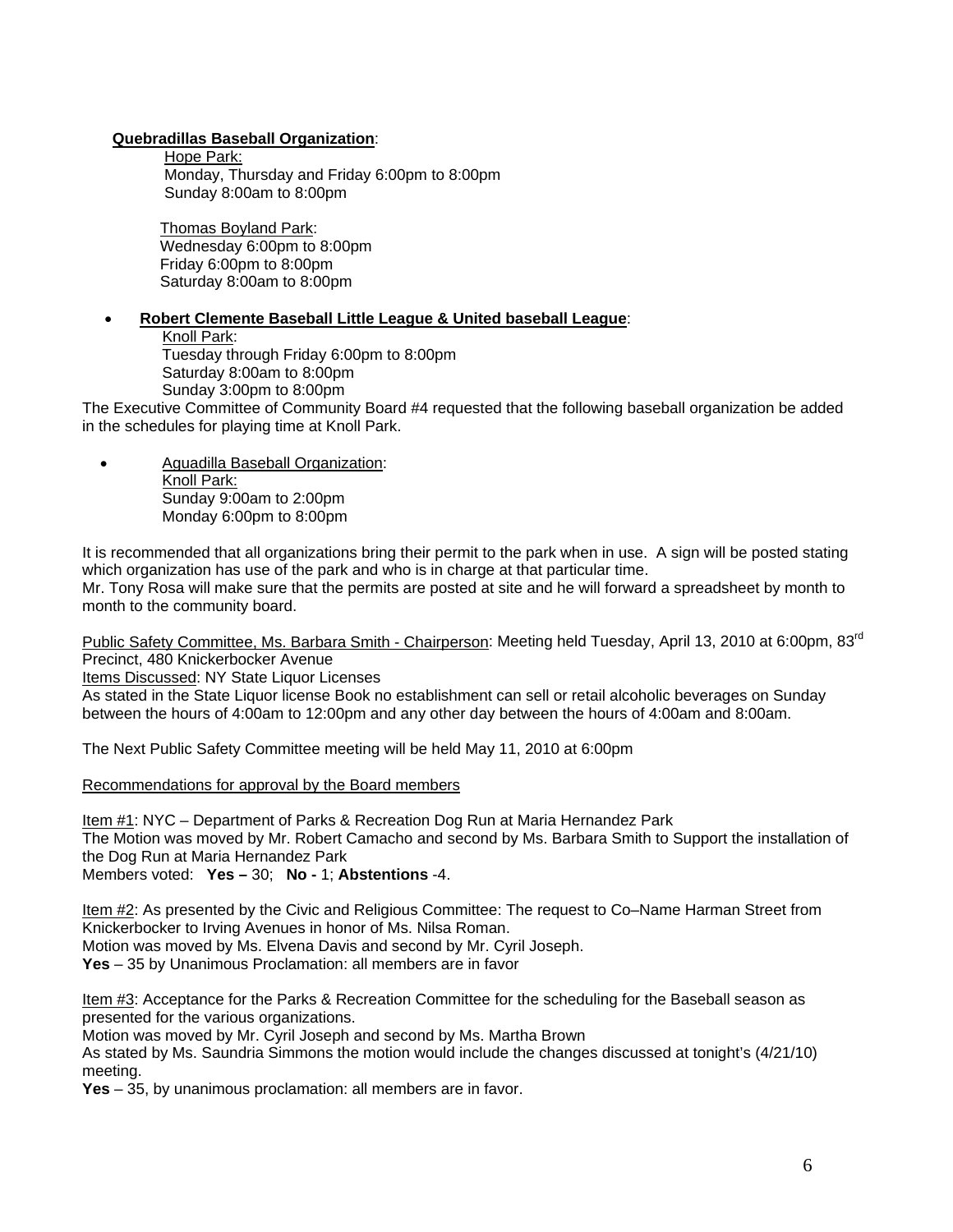Item #4: Acceptance for the Public Safety Committee approvals on liquor licenses for application # 2, 3 & 5 as stated in the chairperson report.

Motion for items # 2, 3 & 5 was moved by Mr. O. Wright and second by Ms. S. Simmons.

#2 - El Rey Del Pollo Restaurant inc. located at 354 Cornelia Street

#3 – Radio Bushwick located at 22 Wyckoff Avenue

#5 – Mr. Barbecue Churasqueria located at 178 Wyckoff Avenue

**Yes** – 35, by unanimous proclamation: all members are in favor

## **Old Business:**

Alejandro Echeverri- representing NYC Council Member Diana Reyna's office: Update on half way houses. Halfway houses are legal licensed residences by OASAS (OFFICE OF ALCOLOLISM AND SUBSTANCE ABUSE SERVICES) IT IS THE ONLY STATE AGENCY THAT OVERSEES TREATMENT PROGRAMS. Halfway house are very expensive to create, they are very well staffed and very few of them are located throughout the city-only 15 houses.

The cases the board has heard about are more likely called sober homes which follow a very similar criteria which is a home were residents go, it is similar to a transitional houses were there is no oversight from any agency. Council Member Diana Reyna's office has looked into this problem and has approached the FDNY and the Department of Buildings, OASAS and others including the Department of Homeless Services. The finding is that there is no current legislation that oversees this type of residences. Council Member Reyna is now pursuing legislation to monitor these types of residences which would avoid them from being created in the middle of residential neighborhoods and which would provide oversight.

These buildings are on an increase because of a lack of affordable housing and the rapid unemployment rate as well as the excessive over developments.

Allison Frost representing Assemblyman Vito Lopez: Updated on 979 Willoughby Street- Ms. Frost spoke with the Department of Buildings today and all of the Elected Officials are working hard on the problem. 979 Willoughby does have a Certificate of Occupancy which is being violated. However since fire standards have not been violated they will not be told to evict the premises unless there is a safety issue. The building does have fire sprinklers systems and a means of egress. The next step will be to see where they are getting their monies from and if it meets with City standards. Ms. Frost hopes to have more information by the next board meeting.

Ms. Dent thanked all of the elected officials for working together for a common cause which is to help the citizens and residents of Bushwick.

#### **New Business:**

Mr. O. Wright: Adopt a neighbor adopt a block for the Census – Whatever block that you are on and whatever neighbor that you know they you can help them and they in turn can help other neighbors.

#### **Announcements:**

Roger Beckford: I.S. 296 Beacon Program has a new fitness program being offered on Saturdays from 12:30pm to 2:30pm at no charge for adults and children.

Ms. Barbara Smith: The 83<sup>rd</sup> Pct. Community Council will have a fund raiser "Mother and Father Day Dance" on May 21, 2010. It will be held two weeks after Mothers Day and two weeks before Father's Day. Tickets: \$15.00

Alejandro Echeverri: House opening for their new address located at 217 Havemeyer St, 2<sup>nd</sup> Floor between South  $5<sup>th</sup>$  and Broadway on Saturday, May 15, 2010 at 11:00am. They will also have a blood drive at the event.

Laura Braslow: Bushwick Open Studio and Arts Festival-4<sup>th</sup> year event on June 4-6, 2010. Registration is now open online until May 2, 2010 at [www.artsinbushwick.org](http://www.artsinbushwick.org/)  Board members that are interested in being on the Arts & Culture Committee were asked to see Ms. Braslow.